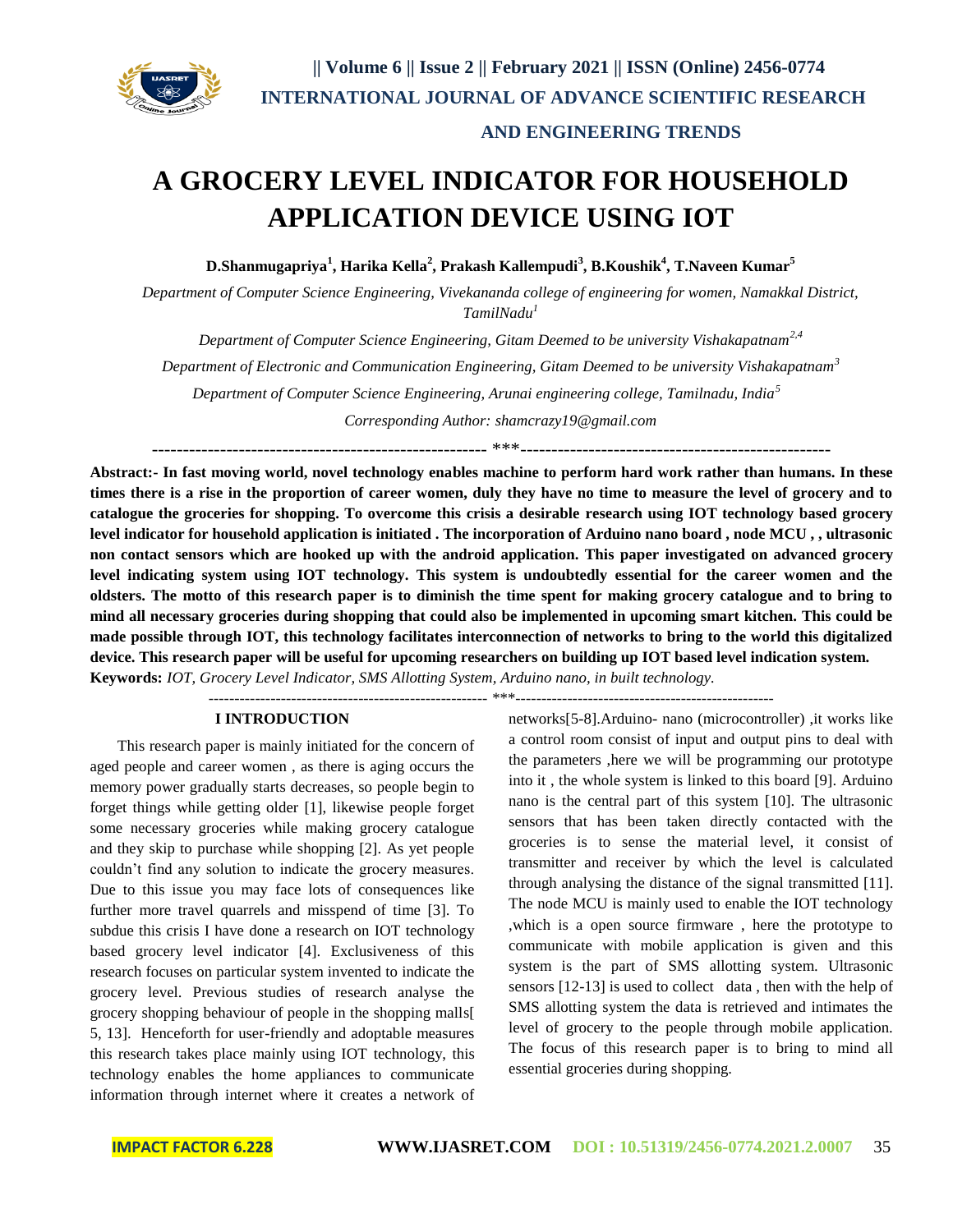

## **|| Volume 6 || Issue 2 || February 2021 || ISSN (Online) 2456-0774 INTERNATIONAL JOURNAL OF ADVANCE SCIENTIFIC RESEARCH**

#### **II. LITERATURE SURVEY**

Hardidesai et. Studied that the "IOT based grocery monitoring system". The methodologies used are IOT, raspberry pi, wireless sensor network and automation. This system is developed especially for monitoring the supermarkets [1].

Sunmiyoo et al. experimented the "Food purchasing patterns for home-a grocery store intercept survey ".By this survey ,they have found that the frequency of grocery shopping varied substantially across families [2].

K. Lovaraju et al. observed on "IOT based dustbin monitoring system using Node MCU. In this research node MCU, ultrasonic sensors and flame sensor for implemented. To intimate the level of wastages in dustbin to the corporation office. Water level monitoring system IOT and ATmega328p microcontroller [3-4].They have used water level indicating sensors, Arduino ATmega328p and IOT for implementing this system .It is mainly implemented for the applications like government reservoirs and tanks.

Neng wang have studied Future internet-the Internet Of Things IOT ,M2M and ubiquitious computing . Here they have concentrated on improving standardization, security and privacy in IOT technology. This system is made possible through IOT, RFID for waste management and waste segregations. They have developed an application for

#### **AND ENGINEERING TRENDS**

intimating the level the wastes. This system is initialized to ease the process of waste collection.

#### **III. EXPERIMENTAL METHOD**

#### **3.1. Proposed system**

In this incorporation, first have ultrasonic sensors with water level indicator which is fixed at the bottom of the lid [4], by that it can sense the distance of the grocery items filled. This indicators are directly connected to the Arduino nano, with the help of this Arduino nano we could retrieve the parameters from the sensors and can calculate the distance the signal travelled to identify the level of grocery through the prototype programmed in the Arduino nano . Then in this research have chosen Node MCU since we are handling in the IOT technology, the data is transferred from Arduino nano to Node MCU . Node MCU converts data into information and transfers to the mobile application. This mobile application consists of the groceries name and their level.

#### **This system consists of four methodologies:**

- 1) Sensing the level of groceries
- 2) Analyze the data
- 3) Data processing
- 4) Mobile application

| process             | Sensing the level                                   | Analyze the data                                                                | Data processing                                                              | Mobile<br>application                                                |
|---------------------|-----------------------------------------------------|---------------------------------------------------------------------------------|------------------------------------------------------------------------------|----------------------------------------------------------------------|
| Methodology<br>used | This process is<br>done by<br>ultrsonic<br>sensors. | The data is<br>analysed<br>through the<br>microcontroller<br>(Arduino<br>nano). | Here the data<br>is converted<br>into<br>information<br>through Node<br>MCU. | The level of the<br>groceries<br>displayed in<br>the android<br>app. |

**Fig.1 Schematic Flow Chart of IoT Grocery Indicator Methodology**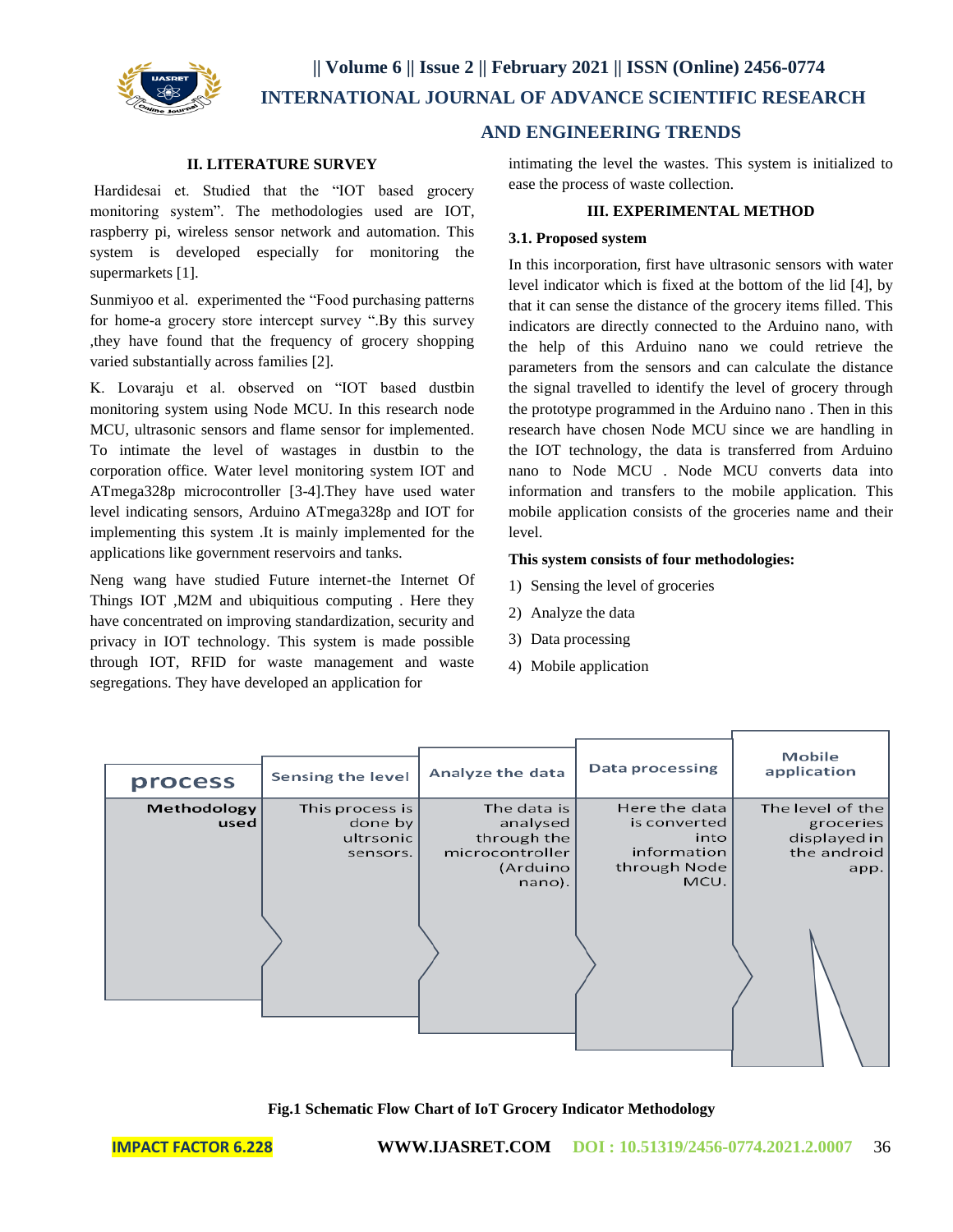

## **|| Volume 6 || Issue 2 || February 2021 || ISSN (Online) 2456-0774 INTERNATIONAL JOURNAL OF ADVANCE SCIENTIFIC RESEARCH**

## **AND ENGINEERING TRENDS**

#### **3.2 Sensing the level of groceries**

The process of sensing the level of groceries is taken care by the ultrasonic sensors . This sensors are in direct contact with the groceries. This system is fixed at the bottom of the lid of the grocery box.

Here we are using HC-SR04 ultrasonic sensor. This ultrasonic sensor can measure the distance up to 2cm to 4m and this sensor will emit 40,000 Hz , which is handled by transmitter and the receiver present in the sensor . The signal emitted by the transmitter reaches the material (grocery), when it touches the object the signal will bounce back to the receiver.

Here by the time and speed it takes to transmit and receive the signal is taken as the input parameters, which is used to calculate the distance of the material. This input parameters are send to the microcontroller [10].



#### **Fig.2 Grocery Level Indicator**

#### **3.3 Analyze the data**

To analyze the data we are using Arduino nano, this is also said as microcontroller which is the central part of the whole system . It is like a small computer where the program of the system is inserted as prototype [12]. It is (bread board) friendly board based on ATmega328 also known as Arduino nano 3x. This Arduino nano we are going to use consist of analog input pins, digital pins, ATmega328, mini USB jack, output voltage and some LEDs.

The prototype for this system, where it should get the time and the speed as its input parameters. Then with that collection on the basis of data received, the prototype programmed should calculate the distance of grocery items[6]. The user could analyze the level of the grocery in the grocery box.

Formula:

$$
D = S \times T
$$

 $D = Distance$  of the grocery filled in the container.

 $S =$  Speed of the signal to transmit and receive.

 $T =$ Time taken by the signal to transmit and receive.

This is going to be programmized through the Arduino software which is IDE( Integrated development environment ) and this a common software used for running both on time and offline . It could be used online or installed through the Arduino web editor , then we could upload our prototype and programmize our Arduino nano board by the Mini USB jack.

The sensors are connected to Arduino microcontroller where sensed information are passed for action to be performed. Now we are going to create a interface between Arduino nano and ultra sonic sensor HC-SR04 . To create this interface we are going to connect four terminals between sensor and Arduino board , the first terminal to link this is Arduino 5V and VCC pin of sensor . Then Arduino GND is connected with GND pin of sensor, next the Arduino D8 is linked with trig pin of sensor , at the end we link Arduino D9 and Echo pin of sensor. By this way the raw data is send from the sensors to the microcontroller , then the data is being analyzed through the Arduino nano.

#### **3.4 Data processing**

In the processing of data node MCU plays a major role in it , node MCU is an open source firmware which is especially targeted for IOT based android applications. The code which is programmed in Arduino is executed and then we retrieve the data from Arduino to node MCU, where node MCU is connected to internet using portable hotspot in mobile [7].



**Fig.3 Grocery Level Indicator setup- Testing**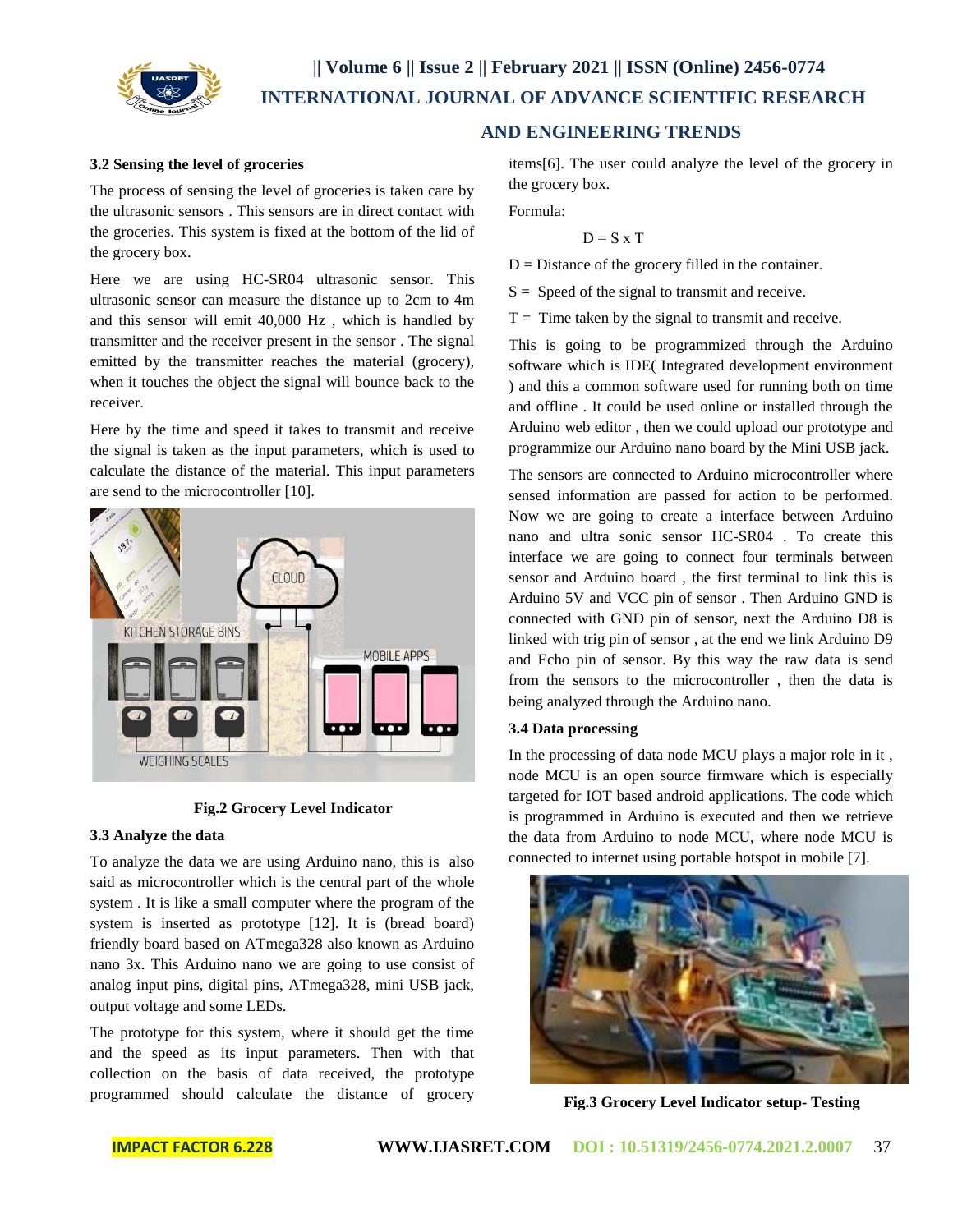

In the node MCU we will program the prototype to process and share the information to mobile application. Here we use the same software we have used in Arduino nano that is IDE [12-14]. This prototype will contain the code to get the data from Arduino then convert it as user understandable format and to share the information to the mobile application through internet of things as shown in fig.2.

To implement the data exchange between Arduino nano and node MCU we use JSON format , that is java script object notation because it is used for light weight data interchange for structuring data and this node MCU runs on ESP8266 Wi-Fi Soc by the hardware based on ESP-12 module.

Looking at the hardware interface between Arduino nano and node MCU we have only two links , That is pin 5 from Arduino is connected with pin D5 of node MCU, then pin 6 of Arduino is linked with pin D6 of node MCU. At the end the node MCU is connected to the mobile application through the mobile hotspot to transfer the information to the user. Here using IOT technology we can make a network of several grocery boxes in the kitchen which is inbuilt with level indicating system.

#### **3.5 Measuring Principle**

The principle of measuring ultrasonic distance is used here for measuring the time from launch to reflection .Once the obstacle is encountered, and then the distance between the transmitter and obstacle is calculated .The calculation done according to the time and also the speed, and also according to time difference distance measurement principle. This measured distance output is send to Arduino uno board

#### **3.6 Mobile application**

As shown in Fig.1 & Fig.2, This is the last process of this system which is in direct contact with the users, the all live information is now shown to the user through mobile application . There are lots of free app developing software like MIT and google app engine, previously they have used MIT app in dustbin monitoring system [3]. Here google app engine is preferred. This application displays the information regarding level of groceries of the grocery boxes which are all fixed with the level indicating system. We are going to use google app engine. This is the platform where we can run the our apps and store our data in cloud and the main advantage

## **AND ENGINEERING TRENDS**

in this platform is , this is for absolute free of cost , to develop this app we can use popular languages such as java, python and PHP. In this paper I will prefer java with an eclipse plug in because of my own interest in java programming language. Here only the google have to worry about database administration and managing the server. The only thing we have to work in to it is to create the coding and developing in the google app engine. The data storage is done through cloud technology by that way we no need to worry about the storage system. This is the process of developing the mobile application for grocery level indicator. This application displays us the level of groceries at live.

#### **IV CONCLUSION**

The main purpose of writing this research paper is for two major reasons:

1. To bring to mind all necessary grocery items to make a grocery catalogue during shopping.

2. To implement an additional system (Grocery level indicator) in the smart kitchen to make it further advanced.

This research resulted in an effective outcome based on IoT connected with cloud and alerts grocery level is indicated through SMS patterns to the user, This proposed system is easy and user-friendly to the user and this system enhances the nutrition habits and increase the health fitness by delivering the indication to the user. Henceforth this research proposed system in this research is totally unique using IoT and achieved effective outcome by receiving a message to the user on time once every 50g reduced alert and nearing to box get empty it gives an continous alert and call indication system to the user . This system will intimate the grocery level of kitchen to your mobile application. It is very useful for the career women, aged people and who deserve smart kitchen.

### **REFERENCE**

1.Desai, Hardi, et al. "IoT based grocery monitoring system." 2017 Fourteenth International Conference on Wireless and Optical Communications Networks (WOCN). IEEE, 2017.

2.Yoo, Sunmi, et al. "Food-purchasing patterns for home: a grocery store-intercept survey." Public health nutrition 9.3 (2006): 384-393.